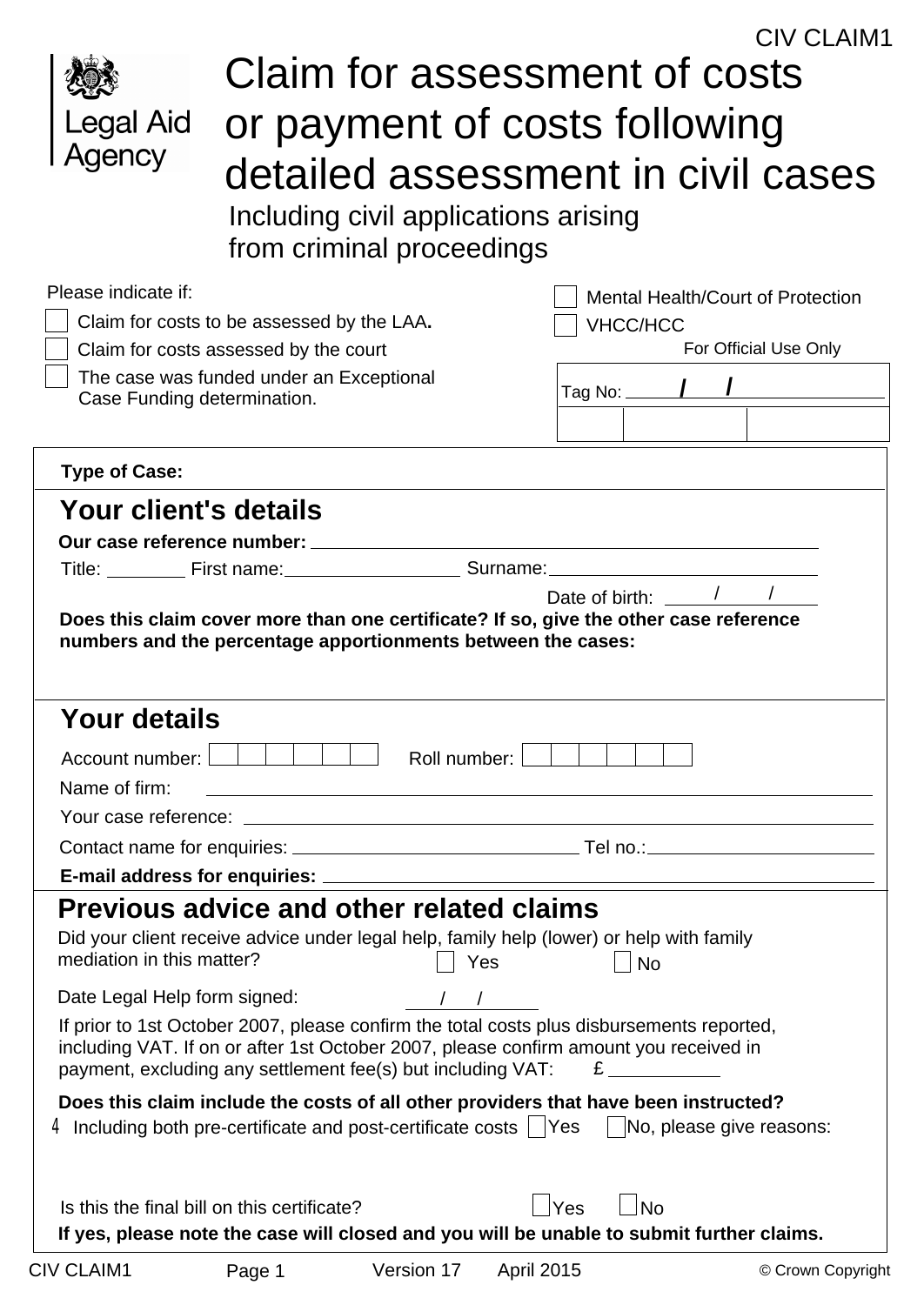| <b>Case information</b>                                                                                                                                                                                                                                                                     |                                                     |
|---------------------------------------------------------------------------------------------------------------------------------------------------------------------------------------------------------------------------------------------------------------------------------------------|-----------------------------------------------------|
| Date of issue of proceedings:                                                                                                                                                                                                                                                               |                                                     |
| Date of final work on the case, excluding bill preparation: ____________________                                                                                                                                                                                                            |                                                     |
| Name(s) of court(s) or proposed court:                                                                                                                                                                                                                                                      | <u> 1989 - Johann Barbara, martxa alemaniar arg</u> |
| <b>Outcome of case</b>                                                                                                                                                                                                                                                                      |                                                     |
| <b>Outcomes</b>                                                                                                                                                                                                                                                                             |                                                     |
| $4$ When answering the following questions, please use the relevant codes referred to in the<br>Certificate Outcomes Checklist. This checklist is available on GOV.UK.                                                                                                                      |                                                     |
| 4 Please complete for all claims including any interim claims.                                                                                                                                                                                                                              |                                                     |
| 1. At what stage did case end?                                                                                                                                                                                                                                                              |                                                     |
| 2. How did case end?                                                                                                                                                                                                                                                                        |                                                     |
| 3. What was the result?                                                                                                                                                                                                                                                                     |                                                     |
| 4. Was ADR proposed or used?                                                                                                                                                                                                                                                                |                                                     |
| Were significant wider public benefits<br>5.<br>achieved?                                                                                                                                                                                                                                   |                                                     |
| <b>Recoveries</b><br>Indicate which, if any, of the following were awarded:                                                                                                                                                                                                                 |                                                     |
| Damages<br>Costs                                                                                                                                                                                                                                                                            | Property                                            |
| $4$ If any of the above were awarded you must also complete pages 8 and 9. Please<br>note if property was recovered or preserved you should also submit the CIVADMIN 1<br>form if a statutory charge decision has not already been made.                                                    |                                                     |
| Yes<br>Was a wasted costs order made?                                                                                                                                                                                                                                                       | No                                                  |
| If yes, please attach a copy and complete pages 9 & 10.                                                                                                                                                                                                                                     |                                                     |
| Late Submission (only when the Claim is to be assessed by the LAA, and the<br>certificate was issued pre 1/10/07)<br>a) The Date from which the three-month time period for late submission runs:<br>b) If the time period has already expired please provide an explanation for the delay: |                                                     |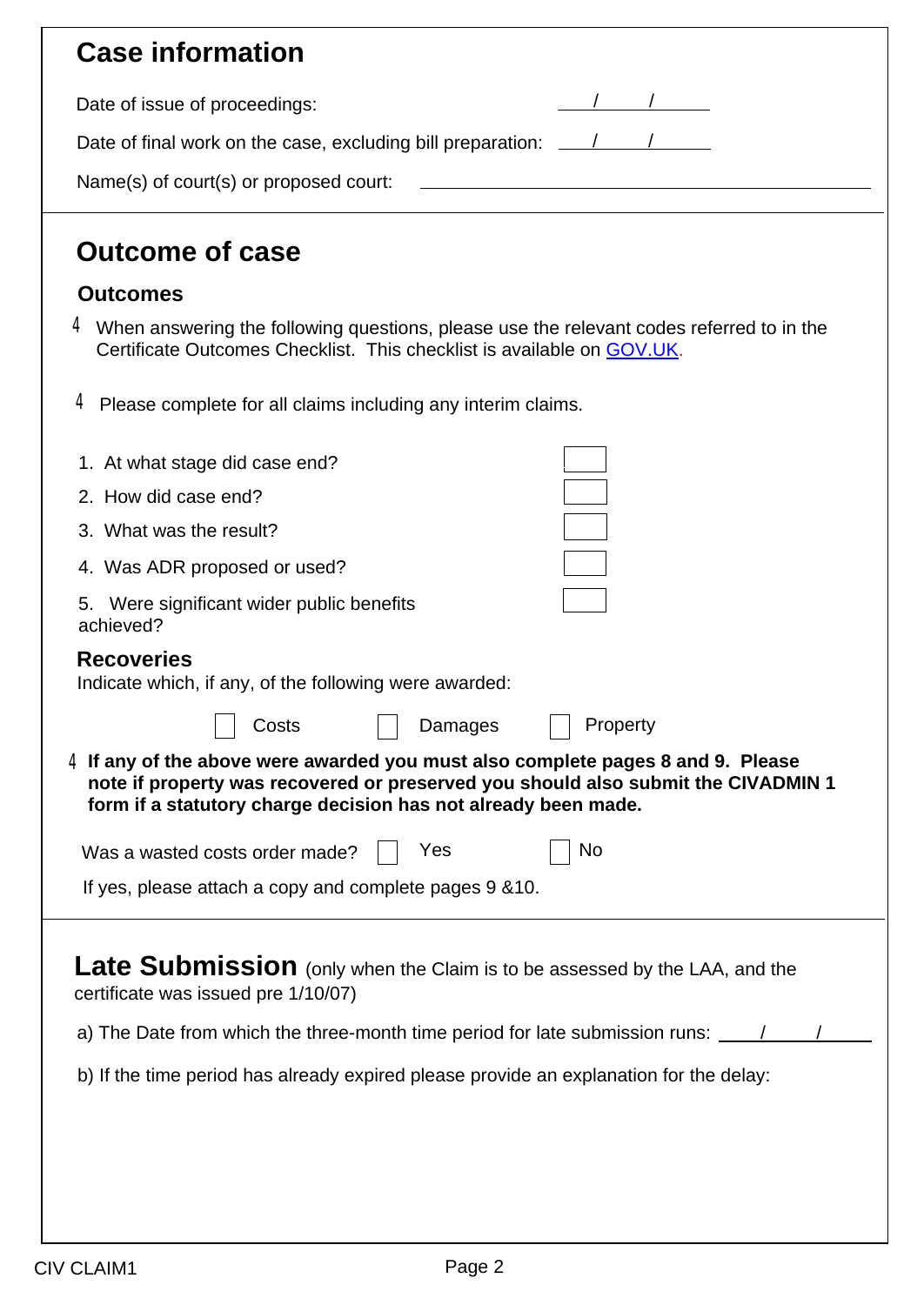## **Bill to be assessed by the Legal Aid Agency**

#### **Details of work being claimed**

Give details of the case, including any factors in support of time spent in attendance and preparation: Your file will not be required other than where provided in the published reject guidance.

If you are seeking an enhanced rate or uplift, state percentage sought and give full reasons (if the enhancement is claimed as a member of the Resolution Accredited Specialist Scheme, Law Society's Children Law Accreditation Scheme or Family Law - Advanced Accreditation Scheme please also sign the declaration below)

### **Panel Membership Declaration**

|                                                                                                                                                          |  | Please tick |
|----------------------------------------------------------------------------------------------------------------------------------------------------------|--|-------------|
| i) The Resolution Specialist Accreditation Scheme, The Law Society's Family Law<br>Advance or Accreditation Scheme                                       |  |             |
| ii) in relation to work done under a certificate which includes proceedings relating to<br>children, the Law Society's Children Law Accreditation Scheme |  |             |
| Signed: Canal Member Solicitor) Date: 1                                                                                                                  |  |             |
| Name:                                                                                                                                                    |  |             |
| Signed: Date: 1                                                                                                                                          |  |             |
| (Panel Member Solicitor)                                                                                                                                 |  |             |
|                                                                                                                                                          |  |             |
| All Panel Members must sign the declaration. If there is not enough space, please copy<br>the page, sign and attach to the claim.                        |  |             |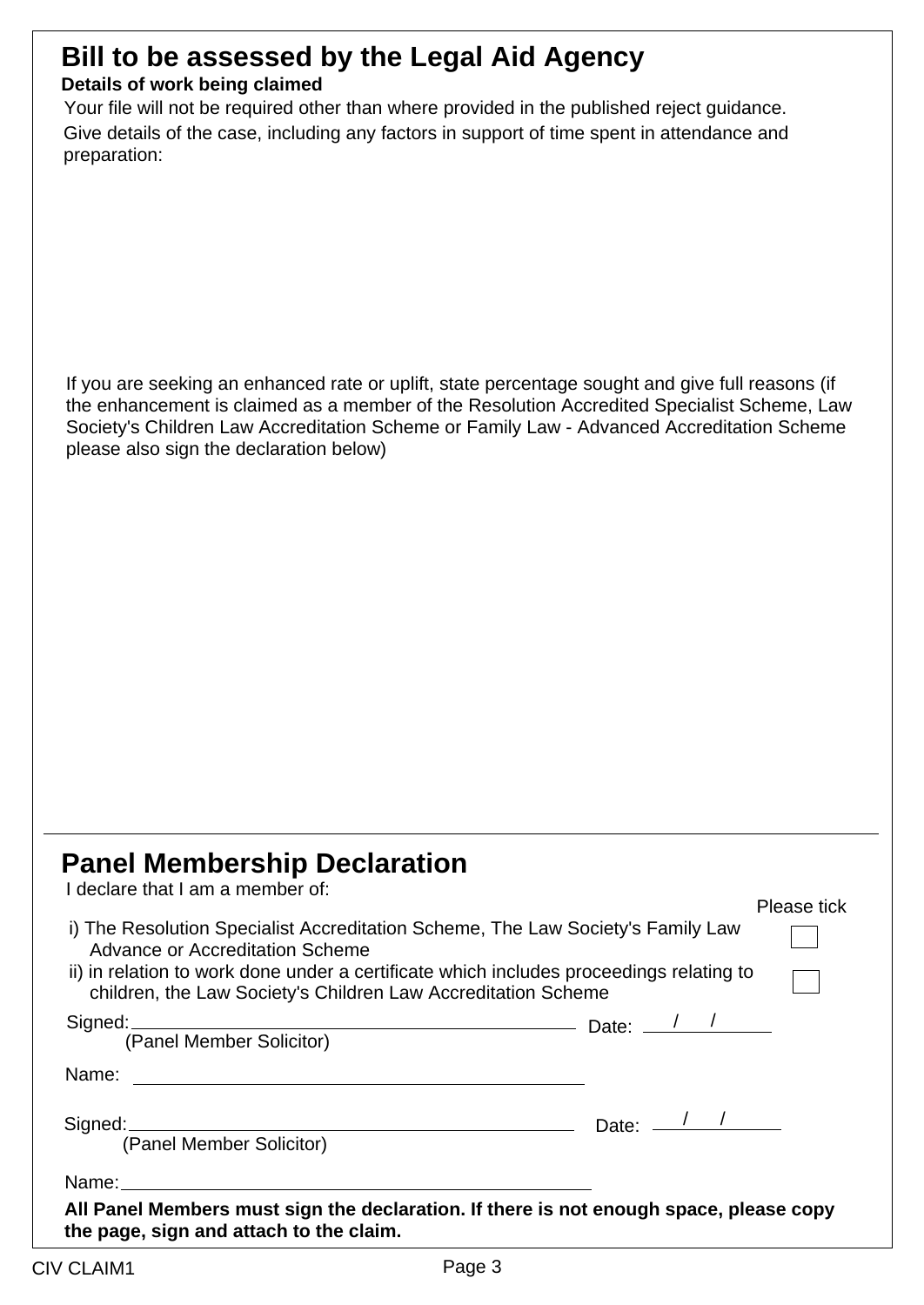#### **Bill to be assessed by the Legal Aid Agency**

Schedule of time spent 4 Complete in chronological order adding further details on ROT, DOT or OOT work on the next page.

|                  |               |                    |      |                  |                       | <b>OUT WORK OFFITE HEAT Page.</b> |        |         |      |                                   |                |                                       |            |
|------------------|---------------|--------------------|------|------------------|-----------------------|-----------------------------------|--------|---------|------|-----------------------------------|----------------|---------------------------------------|------------|
|                  | Fee<br>earner | Date               |      | Preparation      | Examing/              | Hearing                           | Travel | Waiting |      |                                   |                |                                       |            |
|                  | Initials      | dd mm yy           | Code | Attendance<br>or | drafting<br>documents | hrs : mins hrs : mins hrs : mins  |        |         | Rate | Basic                             | Enh/<br>uplift | Claim                                 | For Office |
|                  |               |                    |      | conference       | hrs : mins            |                                   |        |         | E: P | Claim<br>$\pounds$ : $\mathsf{P}$ | $\%$           | $\pmb \mathsf E$ : $\pmb {\mathsf P}$ | Use Only   |
| $\mathbf{1}$     |               |                    |      |                  |                       |                                   |        |         |      |                                   |                |                                       |            |
| $\sqrt{2}$       |               |                    |      |                  |                       |                                   |        |         |      |                                   |                |                                       |            |
| 3                |               |                    |      |                  |                       |                                   |        |         |      |                                   |                |                                       |            |
| 4                |               |                    |      |                  |                       |                                   |        |         |      |                                   |                |                                       |            |
| $\mathbf 5$      |               |                    |      |                  |                       |                                   |        |         |      |                                   |                |                                       |            |
| $\,6\,$          |               |                    |      |                  |                       |                                   |        |         |      |                                   |                |                                       |            |
| $\overline{7}$   |               |                    |      |                  |                       |                                   |        |         |      |                                   |                |                                       |            |
| $\bf 8$          |               |                    |      |                  |                       |                                   |        |         |      |                                   |                |                                       |            |
| $\boldsymbol{9}$ |               |                    |      |                  |                       |                                   |        |         |      |                                   |                |                                       |            |
| $10$             |               |                    |      |                  |                       |                                   |        |         |      |                                   |                |                                       |            |
| 11               |               |                    |      |                  |                       |                                   |        |         |      |                                   |                |                                       |            |
| 12               |               |                    |      |                  |                       |                                   |        |         |      |                                   |                |                                       |            |
| 13               |               |                    |      |                  |                       |                                   |        |         |      |                                   |                |                                       |            |
| 14               |               |                    |      |                  |                       |                                   |        |         |      |                                   |                |                                       |            |
| 15               |               |                    |      |                  |                       |                                   |        |         |      |                                   |                |                                       |            |
| 16               |               |                    |      |                  |                       |                                   |        |         |      |                                   |                |                                       |            |
| 17               |               |                    |      |                  |                       |                                   |        |         |      |                                   |                |                                       |            |
| $18\,$           |               |                    |      |                  |                       |                                   |        |         |      |                                   |                |                                       |            |
| 19               |               |                    |      |                  |                       |                                   |        |         |      |                                   |                |                                       |            |
| 20               |               |                    |      |                  |                       |                                   |        |         |      |                                   |                |                                       |            |
| 21               |               |                    |      |                  |                       |                                   |        |         |      |                                   |                |                                       |            |
| 22               |               |                    |      |                  |                       |                                   |        |         |      |                                   |                |                                       |            |
| 23               |               |                    |      |                  |                       |                                   |        |         |      |                                   |                |                                       |            |
| 24               |               |                    |      |                  |                       |                                   |        |         |      |                                   |                |                                       |            |
| 25               |               |                    |      |                  |                       |                                   |        |         |      |                                   |                |                                       |            |
| 26               |               |                    |      |                  |                       |                                   |        |         |      |                                   |                |                                       |            |
| 27               |               |                    |      |                  |                       |                                   |        |         |      |                                   |                |                                       |            |
| 28               |               |                    |      |                  |                       |                                   |        |         |      |                                   |                |                                       |            |
| 29               |               |                    |      |                  |                       |                                   |        |         |      |                                   |                |                                       |            |
| 30               |               |                    |      |                  |                       |                                   |        |         |      |                                   |                |                                       |            |
| 31               |               |                    |      |                  |                       |                                   |        |         |      |                                   |                |                                       |            |
| 32               |               |                    |      |                  |                       |                                   |        |         |      |                                   |                |                                       |            |
| 33               |               |                    |      |                  |                       |                                   |        |         |      |                                   |                |                                       |            |
|                  |               | <b>Total times</b> |      |                  |                       |                                   |        |         |      |                                   |                |                                       |            |
|                  |               | <b>Total costs</b> |      |                  |                       |                                   |        |         |      |                                   | <b>TOTAL</b>   | $\ddot{\phantom{a}}$                  | A          |
|                  |               |                    |      |                  |                       |                                   |        |         |      |                                   |                |                                       |            |

For total costs extract "Attendance" figures from "Claim" column and enter in "Total Costs" box at bottom of "Attendance or Conference" column. Repeat for "Preparation of Document", "Hearing", "Travel" and "Waiting" columns and total these costs. The total of these costs should match total in box A. CIV CLAIM1 Page 4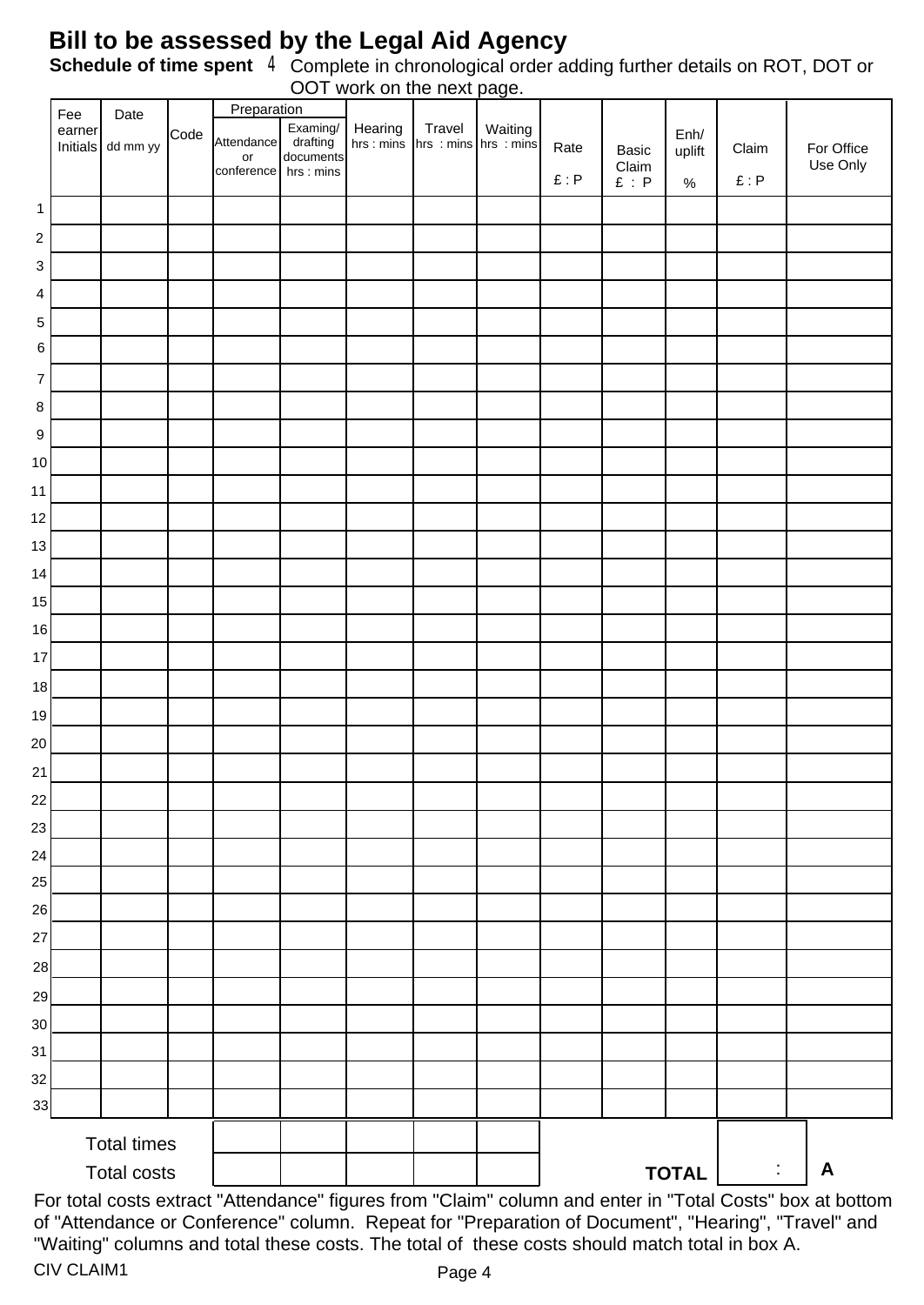## **Additional information**

4Relating to details on the Schedule on page 4

#### **Family cases only Cases where Counsel has been instructed under the FGF scheme**

Names of counsel instructed:

Have all outstanding claims for payment by counsel been paid by the **LAA**?

| $\vert \vert$ Yes |                                       | $\vert$ No |  |
|-------------------|---------------------------------------|------------|--|
|                   | Has this case escaped the FGF scheme? |            |  |

| Yes | No |
|-----|----|
|-----|----|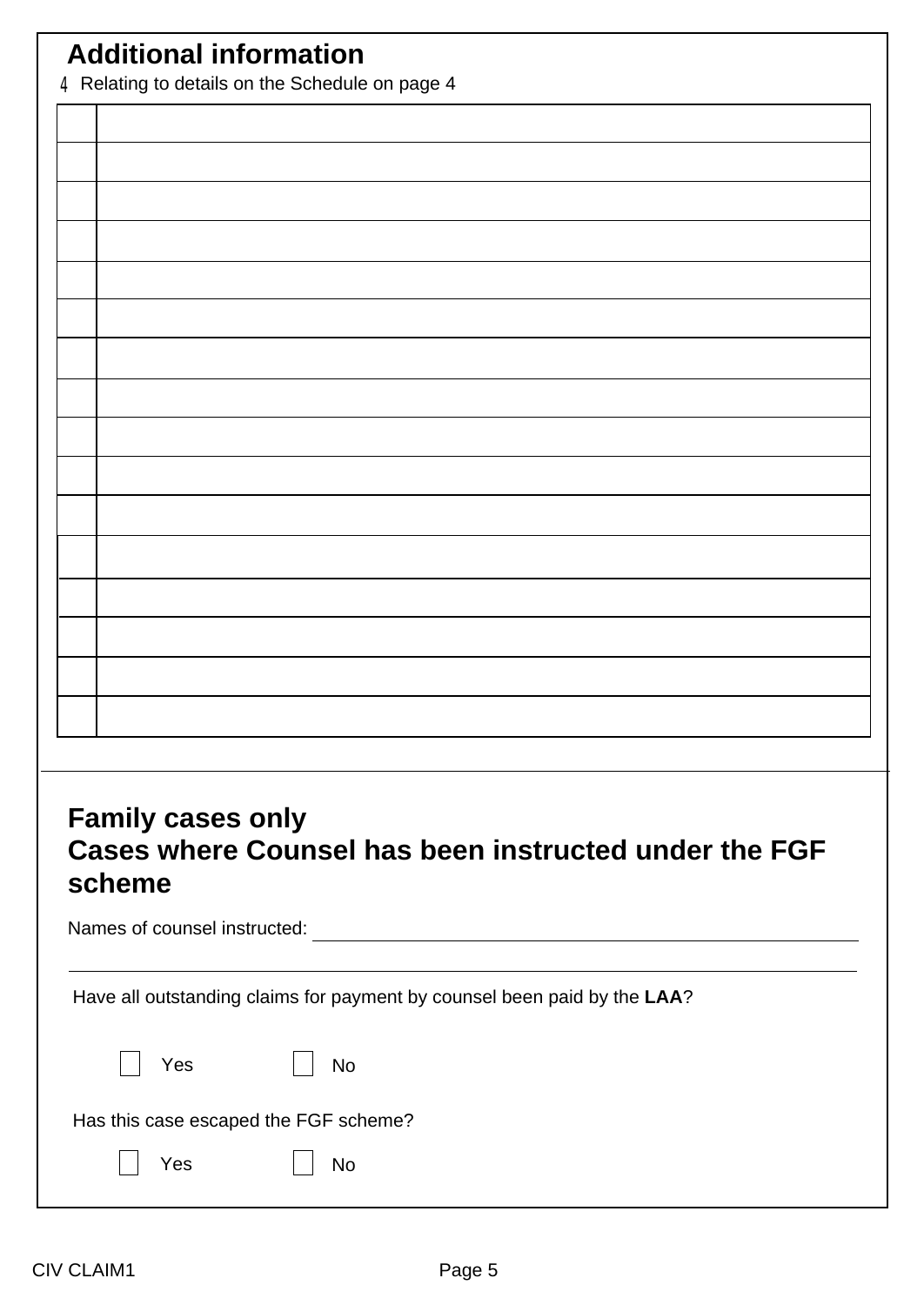| <b>Expert Invoice details</b>                                                                                                                                                                                                            |                                                                                                                                                                                  |                    |                |                           |                  |                        |                |                |               |                      |                               |
|------------------------------------------------------------------------------------------------------------------------------------------------------------------------------------------------------------------------------------------|----------------------------------------------------------------------------------------------------------------------------------------------------------------------------------|--------------------|----------------|---------------------------|------------------|------------------------|----------------|----------------|---------------|----------------------|-------------------------------|
| 4 Disbursement vouchers must be provided where appropriate                                                                                                                                                                               |                                                                                                                                                                                  |                    |                |                           |                  |                        |                |                |               |                      |                               |
|                                                                                                                                                                                                                                          | If these are proceedings involving a dispute about children, are you satisfied that the experts used<br>meet the Ministry of Justice standards for experts in England and Wales? |                    |                |                           |                  |                        |                |                |               |                      |                               |
|                                                                                                                                                                                                                                          |                                                                                                                                                                                  |                    |                |                           |                  |                        |                |                | Yes           | No                   |                               |
| If any of the experts do not meet the standards please provide a copy of an authority from the LAA<br>to incur the expert cost, or give reasons why you instructed them and why an expert who meets<br>the standards was not instructed. |                                                                                                                                                                                  |                    |                |                           |                  |                        |                |                |               |                      |                               |
|                                                                                                                                                                                                                                          |                                                                                                                                                                                  |                    |                |                           |                  |                        |                |                |               |                      |                               |
| Expert<br>Group                                                                                                                                                                                                                          | Expert<br><b>Type</b>                                                                                                                                                            | Prior<br>authority | Preparation    |                           | Court Attendance |                        | Travel<br>Time | Other<br>Costs | Net<br>Amount | <b>VAT</b><br>Amount | <b>Total Cost</b><br>(inc VAT |
|                                                                                                                                                                                                                                          |                                                                                                                                                                                  | obtained?<br>Y/N   | Hourly<br>rate | <b>Total Prep</b><br>Cost | Rate             | Total<br>Court<br>Cost | Costs          |                |               |                      | where<br>applicable)          |
|                                                                                                                                                                                                                                          |                                                                                                                                                                                  |                    |                |                           |                  |                        |                |                |               |                      |                               |
|                                                                                                                                                                                                                                          |                                                                                                                                                                                  |                    |                |                           |                  |                        |                |                |               |                      |                               |
|                                                                                                                                                                                                                                          |                                                                                                                                                                                  |                    |                |                           |                  |                        |                |                |               |                      |                               |
|                                                                                                                                                                                                                                          |                                                                                                                                                                                  |                    |                |                           |                  |                        |                |                |               |                      |                               |
|                                                                                                                                                                                                                                          |                                                                                                                                                                                  |                    |                |                           |                  |                        |                |                |               |                      |                               |
|                                                                                                                                                                                                                                          |                                                                                                                                                                                  |                    |                |                           |                  |                        |                |                |               |                      |                               |
|                                                                                                                                                                                                                                          |                                                                                                                                                                                  |                    |                |                           |                  |                        |                |                |               |                      |                               |
|                                                                                                                                                                                                                                          |                                                                                                                                                                                  |                    |                |                           |                  |                        |                |                |               |                      |                               |
|                                                                                                                                                                                                                                          |                                                                                                                                                                                  |                    |                |                           |                  |                        |                | Total (C)      |               |                      |                               |
|                                                                                                                                                                                                                                          |                                                                                                                                                                                  |                    |                |                           |                  |                        |                |                |               |                      |                               |
|                                                                                                                                                                                                                                          |                                                                                                                                                                                  |                    |                |                           |                  |                        |                |                |               |                      |                               |
|                                                                                                                                                                                                                                          |                                                                                                                                                                                  |                    |                |                           |                  |                        |                |                |               |                      |                               |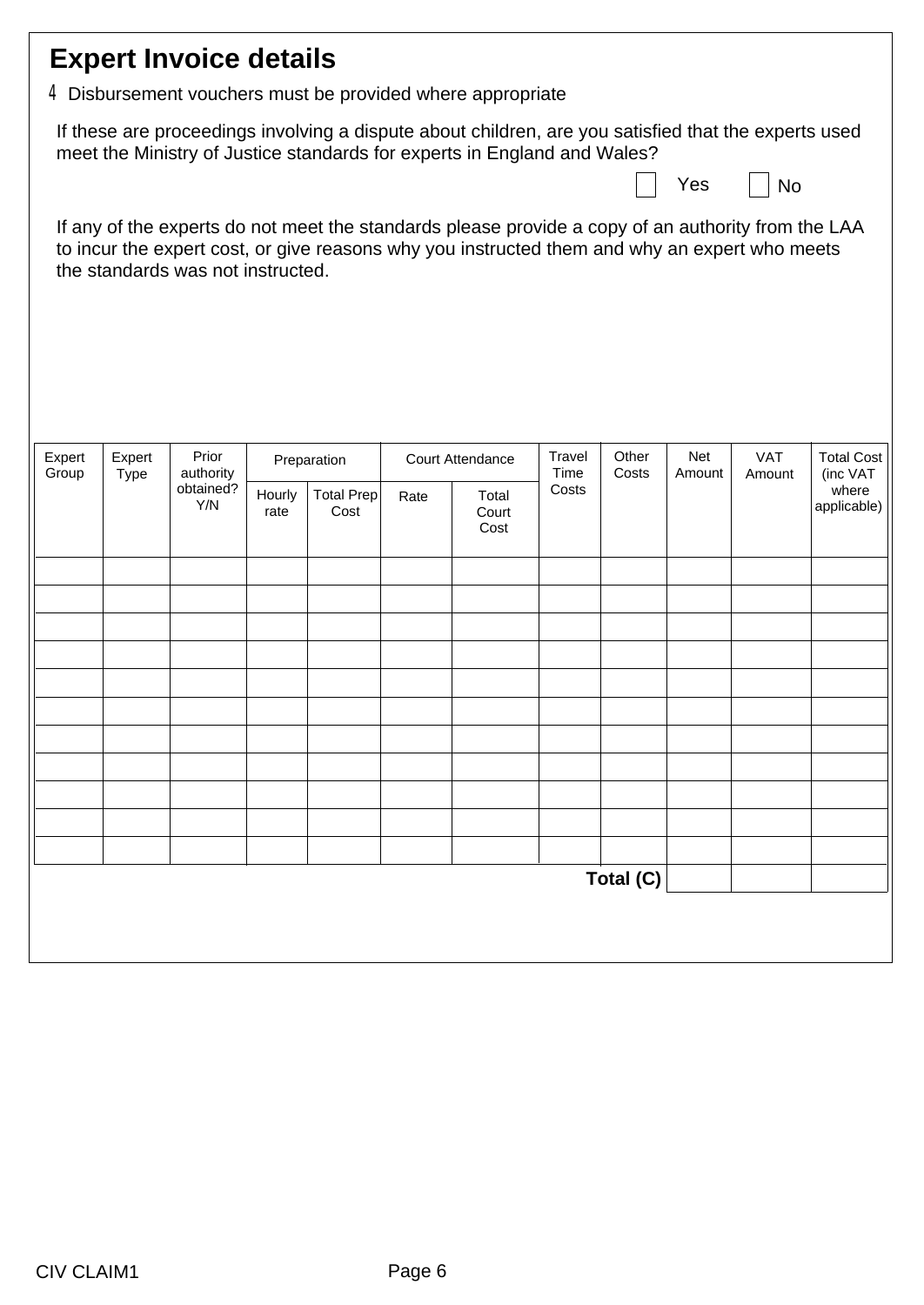#### **Expert Invoice details continued.**

Where there is a joint instruction of an expert please list all other parties to the proceeding and the 4 apportioned percentage share of the experts costs (if a party is not responsible for a share of the expert costs please list and enter 0% as their share).

| Expert type | Party name | Solicitor | Certificate ref | Apportioned |
|-------------|------------|-----------|-----------------|-------------|
|             |            |           |                 | (%)         |
|             |            |           |                 |             |
|             |            |           |                 |             |
|             |            |           |                 |             |
|             |            |           |                 |             |
|             |            |           |                 |             |
|             |            |           |                 |             |
|             |            |           |                 |             |
|             |            |           |                 |             |
|             |            |           |                 |             |
|             |            |           |                 |             |
|             |            |           |                 |             |
|             |            |           |                 |             |
|             |            |           |                 |             |
|             |            |           |                 |             |

### **Other Disbursements details**

4Disbursement vouchers must be provided where appropriate

| <b>Disbursement</b> | <b>Net</b> | <b>VAT</b> | Total | For office<br>use only |
|---------------------|------------|------------|-------|------------------------|
|                     |            |            |       |                        |
|                     |            |            |       |                        |
|                     |            |            |       |                        |
|                     |            |            |       |                        |
|                     |            |            |       |                        |
|                     |            |            |       |                        |
|                     |            |            |       |                        |
|                     |            |            |       |                        |
|                     |            |            |       |                        |
|                     |            |            |       |                        |
|                     |            |            |       |                        |
|                     |            |            |       |                        |
| <b>Total</b>        |            |            |       |                        |
|                     |            |            |       |                        |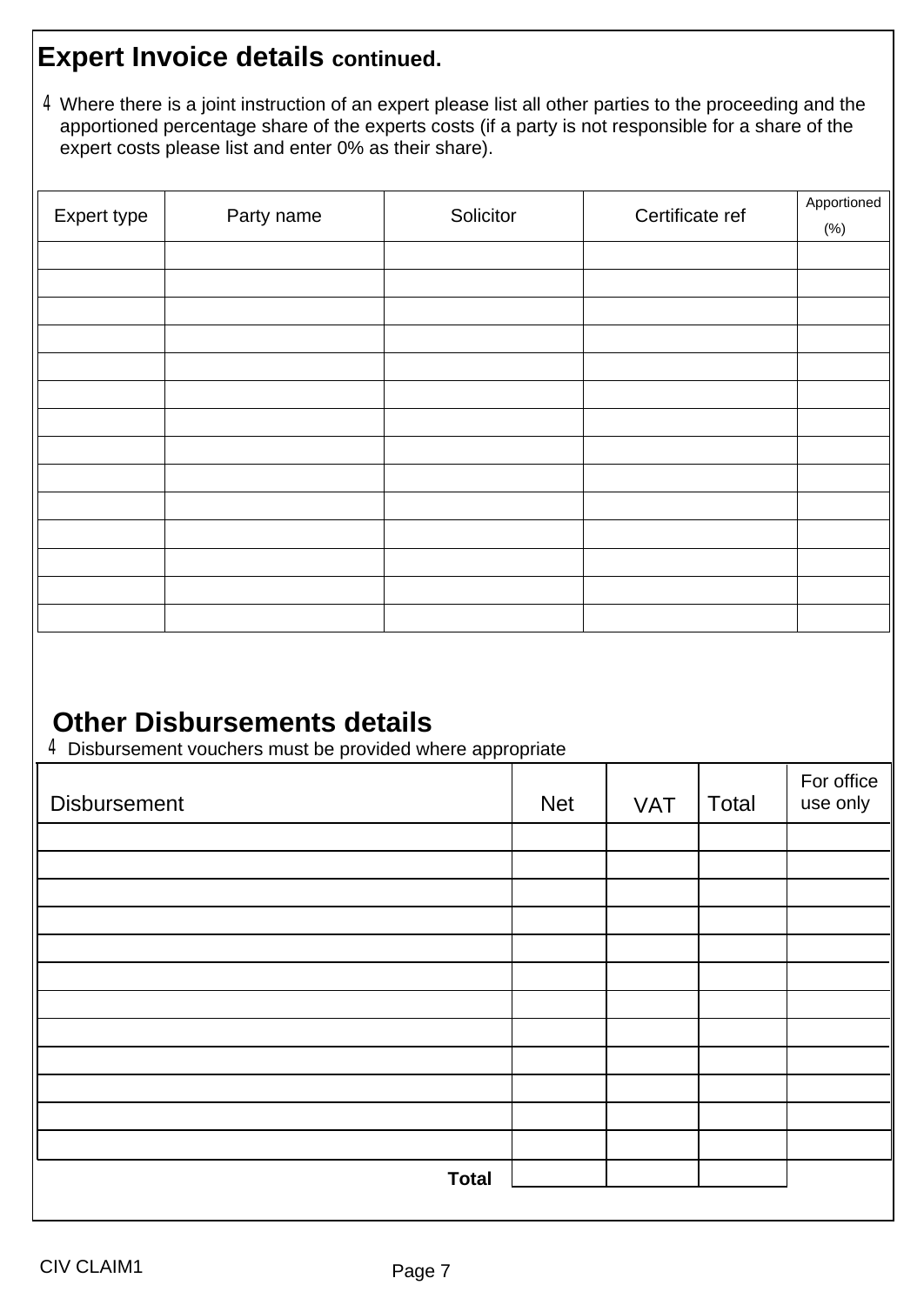#### **Cost details**

4 Complete page in full for Costs Claims to be assessed by the LAA: for Claims where costs have been assessed by the court, complete Your Claim, Counsel's Claim and the Certification.

|             | Item rate | Number | Enhancement<br>claimed | E: p | For Office Use Only |
|-------------|-----------|--------|------------------------|------|---------------------|
| Letters out |           |        |                        |      |                     |
| Letters in  |           |        |                        |      |                     |
|             |           |        |                        |      |                     |
| Phone calls |           |        |                        |      |                     |
|             |           |        |                        |      |                     |
|             |           |        | Total                  |      |                     |

## **Your Claim and VAT**

|                         | <b>NET</b> | <b>VAT</b> | For Office Use Only |
|-------------------------|------------|------------|---------------------|
| Profit costs            |            |            |                     |
| <b>Experts costs</b>    |            |            |                     |
| Other disbursements     |            |            |                     |
| Cost of detailed        |            |            |                     |
| assessment              |            |            |                     |
| Total                   |            |            |                     |
| Grand total (NET + VAT) |            |            |                     |

#### **Counsel's Claim**

|          |      |      | $_1$ No of counsel $\mid$ Total counsel's $\mid$ VAT counsel's $\mid$ Total counsel's $\mid$ | For Office Use Only |
|----------|------|------|----------------------------------------------------------------------------------------------|---------------------|
| claiming | tees | tees | claim                                                                                        |                     |
|          |      |      |                                                                                              |                     |

4 Please confirm the amount due to each counsel and provide a completed CF1a.

| Account |  |  |  |
|---------|--|--|--|
| number  |  |  |  |
| Amount  |  |  |  |

4 Please ensure you have provided all necessary documentation as detailed in our published claim checklists. Your file will not be required other than where provided in the published claim checklists.

# **Certification**

I certify, on behalf of the payee, that the information provided is correct. This work has not been and will not be the subject of any other claim for remuneration from the Legal Aid Agency.

If costs are to be assessed by the Legal Aid Agency I certify that, where the legally aided client has a financial interest, a copy of the bill has been provided to the client with an explanation of their rights and that either 21 days have passed since the copy was so provided or the client has confirmed in writing (copy attached) that s/he will not be making any representations in relation to the bill.

If costs were assessed by the court I certify that a copy of the bill has been provided to the legally aided client pursuant to the Standard Civil Contract Specification with an explanation of their financial interest in the assessment and the steps which can be taken to safeguard that interest. They have not requested that the authorised court officer be informed of their interest and have not requested that notice of the assessment appointment be sent to them.

Date:  $\frac{1}{2}$ 

Signed: Date: Name: (Authorised Litigator. The solicitor or litigator instructed must have a valid practising certificate. The LAA will not pay for any work done during any period in which the litigator does not have a practising certificate.)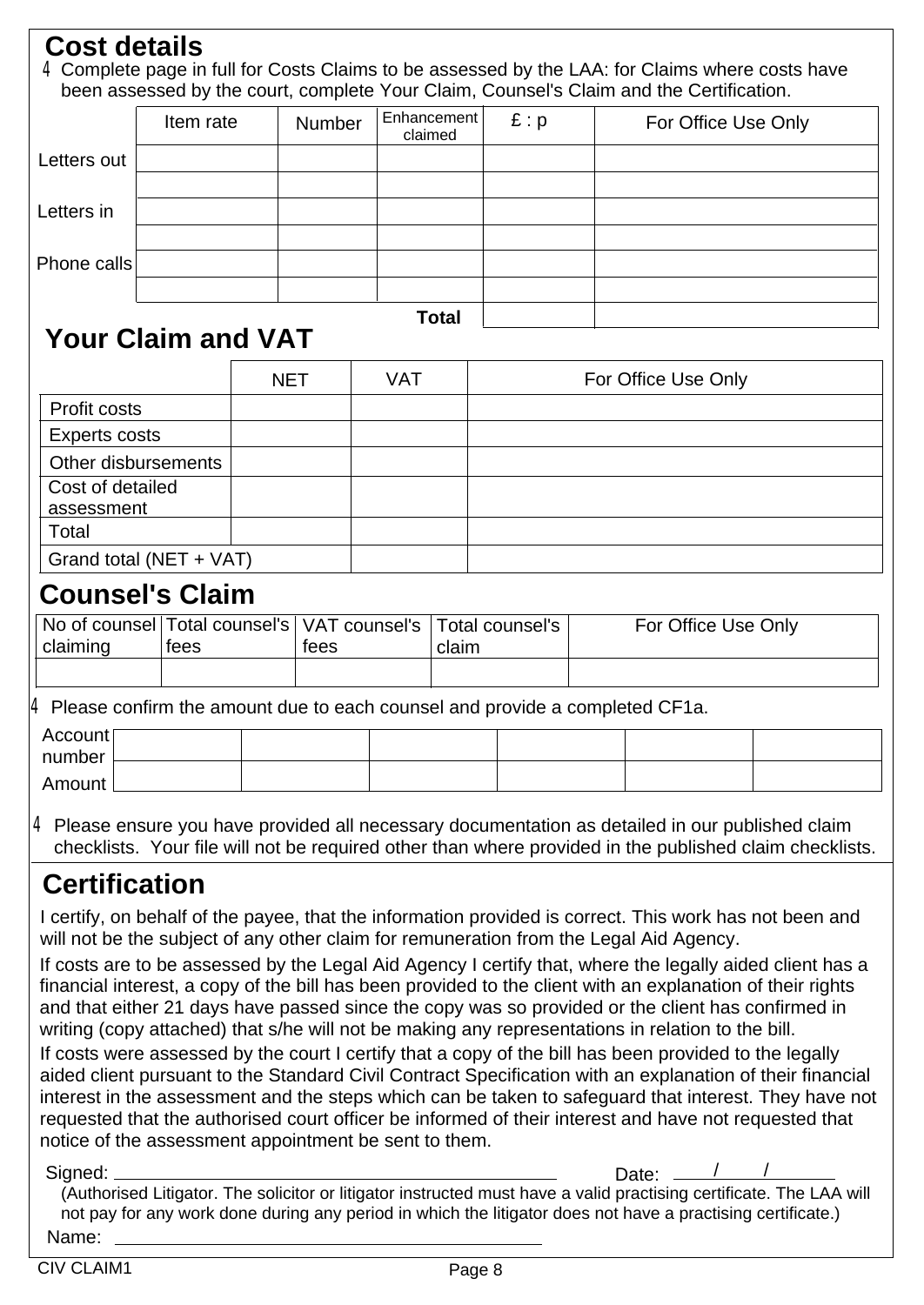| Details of costs awarded in favour of your client<br>4 You should attach copies of any orders made                                                                                                                                                                                                                                                                                                                                |  |  |  |
|-----------------------------------------------------------------------------------------------------------------------------------------------------------------------------------------------------------------------------------------------------------------------------------------------------------------------------------------------------------------------------------------------------------------------------------|--|--|--|
| Pre-certificate costs awarded:<br>$E$ $\vdots$ $\vdots$<br>During certificate costs awarded:<br>During certificate costs awarded:<br>$E$ :<br>(legal aid prescribed rates) $E$ $E$ $(market$ Rates)                                                                                                                                                                                                                               |  |  |  |
| Are legal advice and assistance, and/or Legal Help costs included in the pre-certificate costs<br>awarded?<br><b>No</b><br>Yes                                                                                                                                                                                                                                                                                                    |  |  |  |
| If yes, tell us the amount: $E \sim 1$ if yes, tell us the amount: $E \sim 1$                                                                                                                                                                                                                                                                                                                                                     |  |  |  |
|                                                                                                                                                                                                                                                                                                                                                                                                                                   |  |  |  |
| Please provide a breakdown where interest has been calculated:                                                                                                                                                                                                                                                                                                                                                                    |  |  |  |
| Amount recovered to date: $E = 2$<br>$4$ Please complete if recovery has not been made in full.                                                                                                                                                                                                                                                                                                                                   |  |  |  |
| Date order was served:                                                                                                                                                                                                                                                                                                                                                                                                            |  |  |  |
| Does the court order say leave of the court is required before enforcement can take place?                                                                                                                                                                                                                                                                                                                                        |  |  |  |
| Yes<br><b>No</b><br>Has a determination of the debtor's means been undertaken by the court?<br>$\,4$ If a determination has been made a copy of the order must be attached.                                                                                                                                                                                                                                                       |  |  |  |
| Yes<br>No                                                                                                                                                                                                                                                                                                                                                                                                                         |  |  |  |
| $E$ $\frac{1}{2}$ $\frac{1}{2}$ $\frac{1}{2}$ $\frac{1}{2}$ $\frac{1}{2}$ $\frac{1}{2}$ $\frac{1}{2}$ $\frac{1}{2}$ $\frac{1}{2}$ $\frac{1}{2}$ $\frac{1}{2}$ $\frac{1}{2}$ $\frac{1}{2}$ $\frac{1}{2}$ $\frac{1}{2}$ $\frac{1}{2}$ $\frac{1}{2}$ $\frac{1}{2}$ $\frac{1}{2}$ $\frac{1}{2}$ $\frac{1}{2}$ $\frac{1}{2$<br>If yes, give the amount:<br>No<br>Yes<br>Has any offer been made by the debtor?<br>If so, give details: |  |  |  |
| Details of monies/property awarded<br>$4$ You should attach copies of any judgments made and form CIVADMIN1 if this has not<br>already been sent.                                                                                                                                                                                                                                                                                 |  |  |  |
| $E$ :<br>Value of award:                                                                                                                                                                                                                                                                                                                                                                                                          |  |  |  |